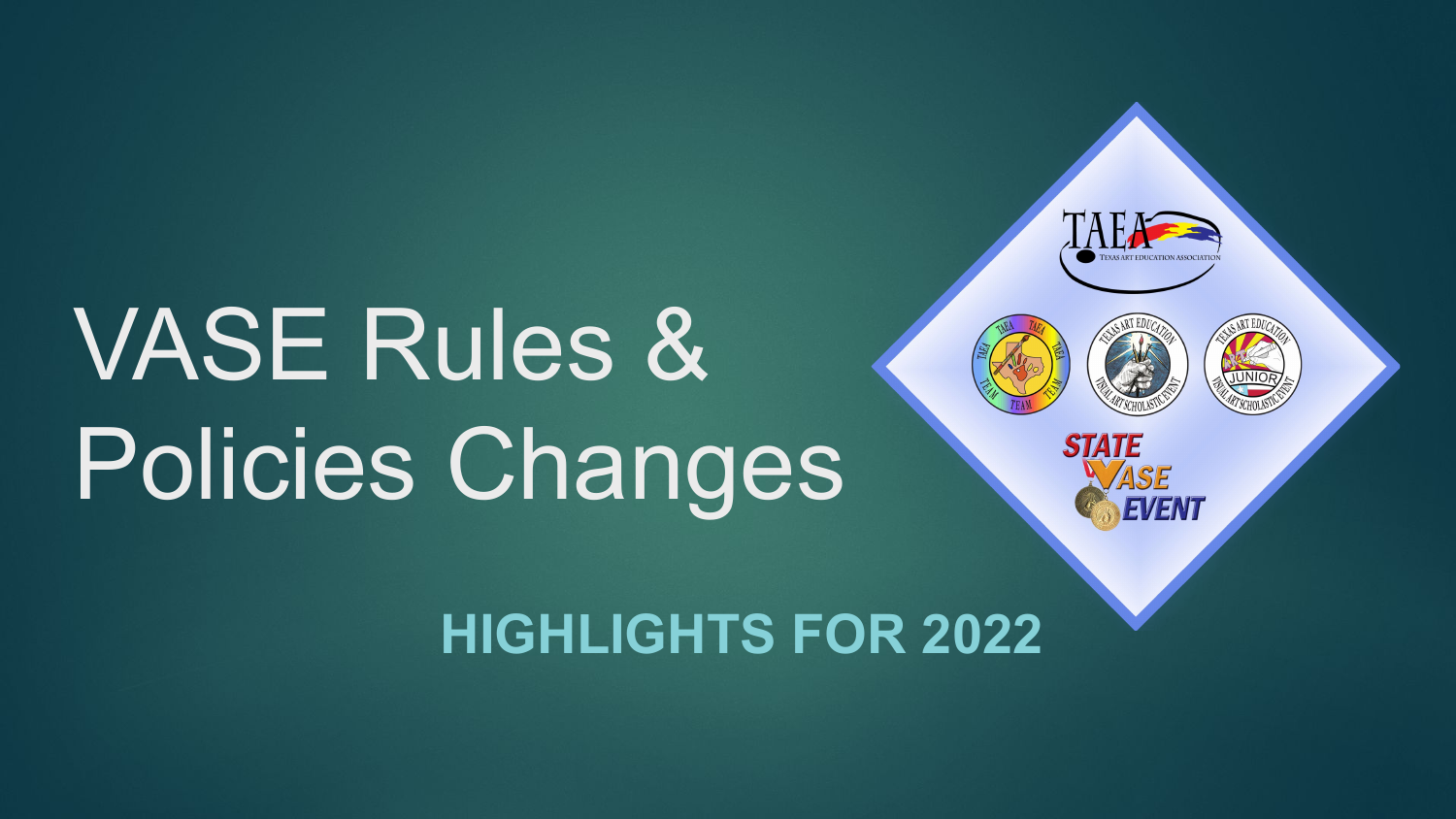# VASE Mission:

### High School (9-12) — Middle School (6-8) — Elementary (PK-5)

The mission of the TAEA Visual Arts Scholastic Event (VASE) is to recognize exemplary **student achievement** in the Visual Arts by providing art students and programs a **standard of excellence** in which to achieve.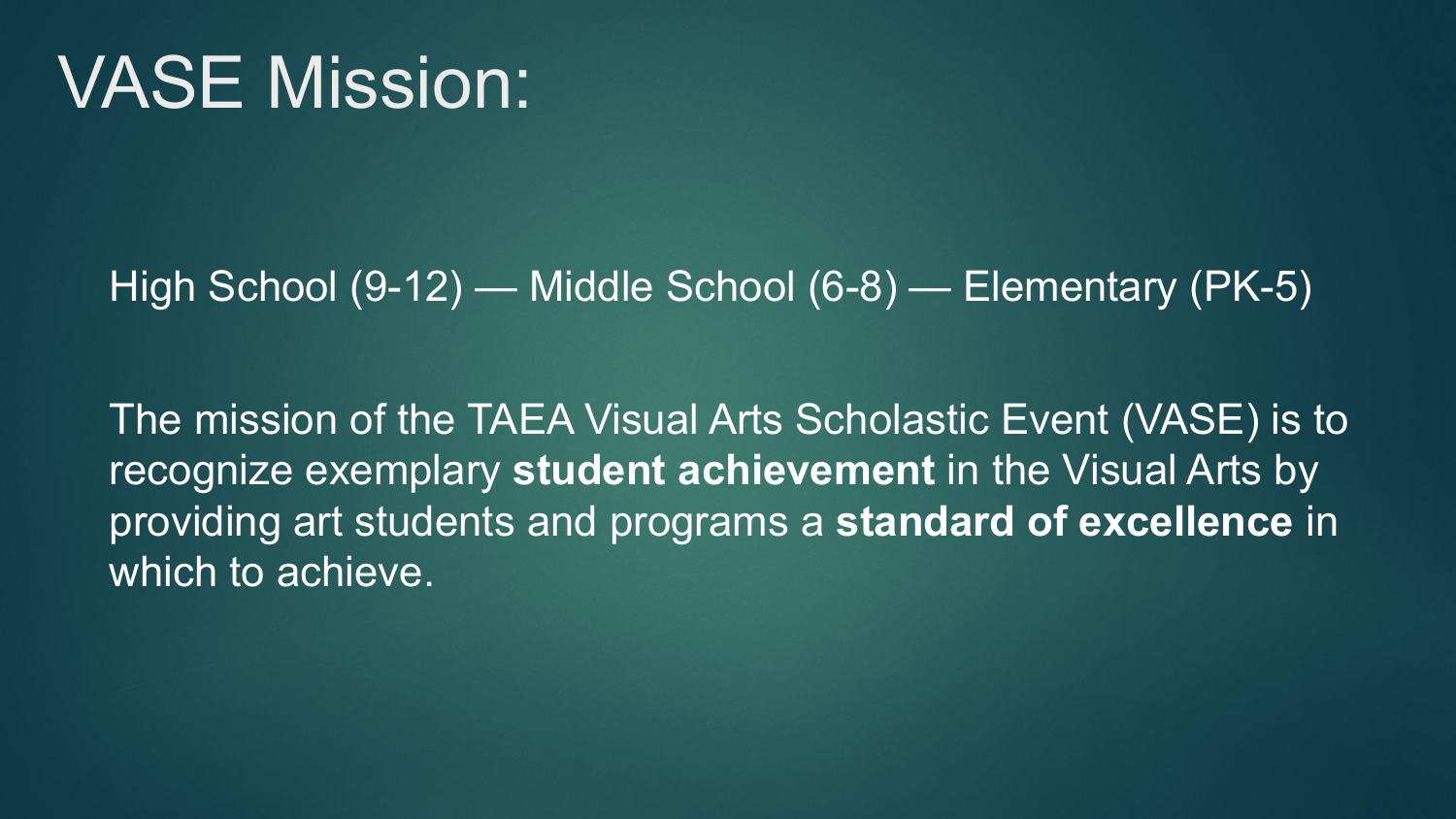*TEAM, Junior VASE, High School VASE, and State VASE: Equal Partners Under TAEA*



*VASE Structure:*

**State Director: TEAM Tracey Hall**

**State Director: Junior VASE Suzy Greene**

**State Director: High School VASE Chris Cooper**

**State Director: State VASE Event Sarah Pagona**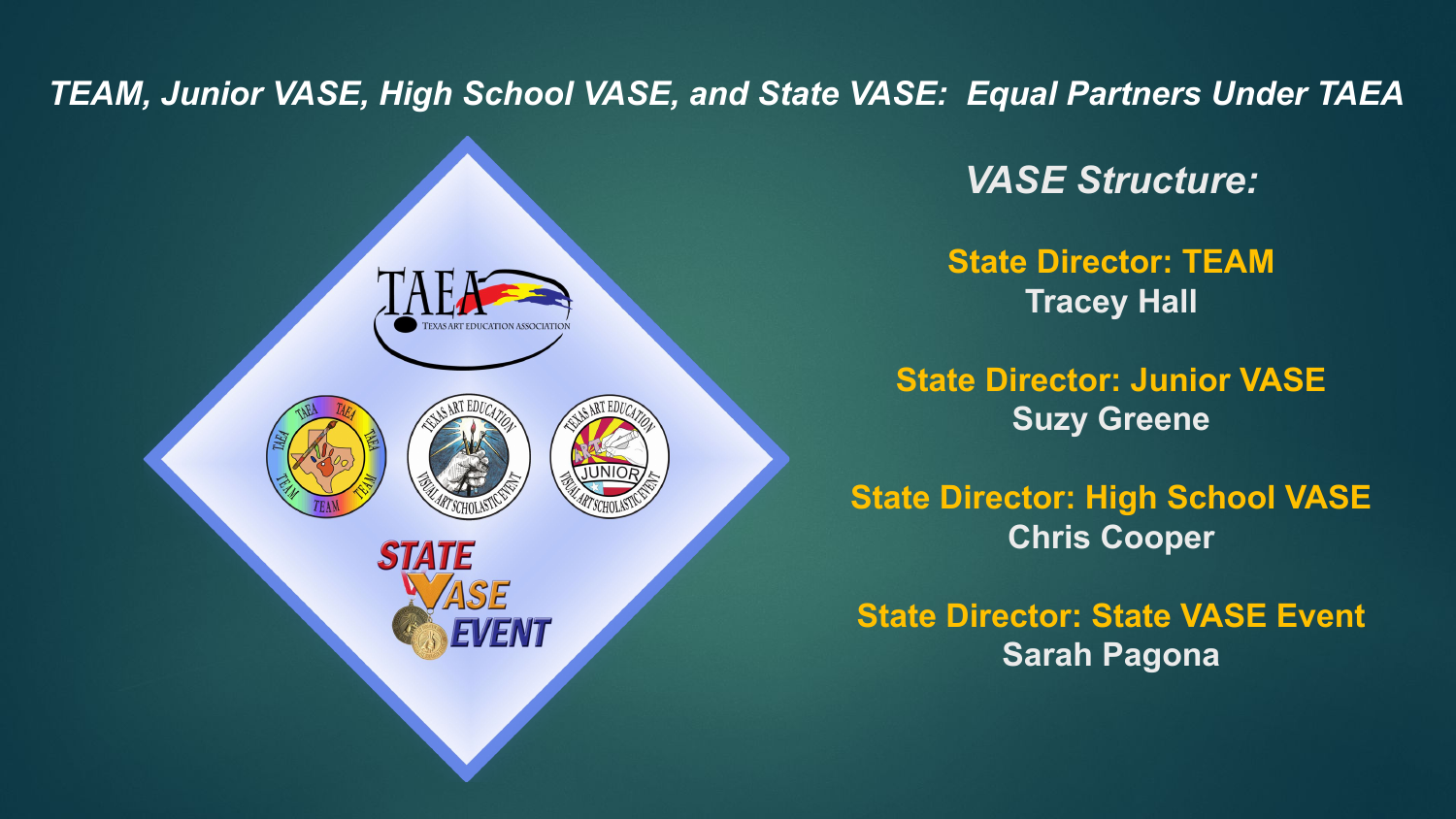# *VASE BLUE Ribbon Board:*

**Each year, the State Directors of VASE, under the TAEA Executive Director and President, select and convene the Blue Ribbon Board to address concerns from VASE participants, and guide and changes needed to VASE Rules & Policies. This Board represents VASE events from all levels, and all ESC Regions in Texas.**

**The 2022 Blue Ribbon Board met in July, and wrote & approved the following policy changes/clarifications. This Board continually strives to make VASE a positive learning experience to help guide Visual Arts students in developing their creative potential, while exercising each artist's expressive spirit.**

**In order to make the VASE Rules & Policies shorter and easier to read, Blue Ribbon Board and State VASE information are separate documents. Each is referred to in the VASE Rules & Policies, and under the "Rules & Policies" drop menu on the VASE portion of the TAEA website.**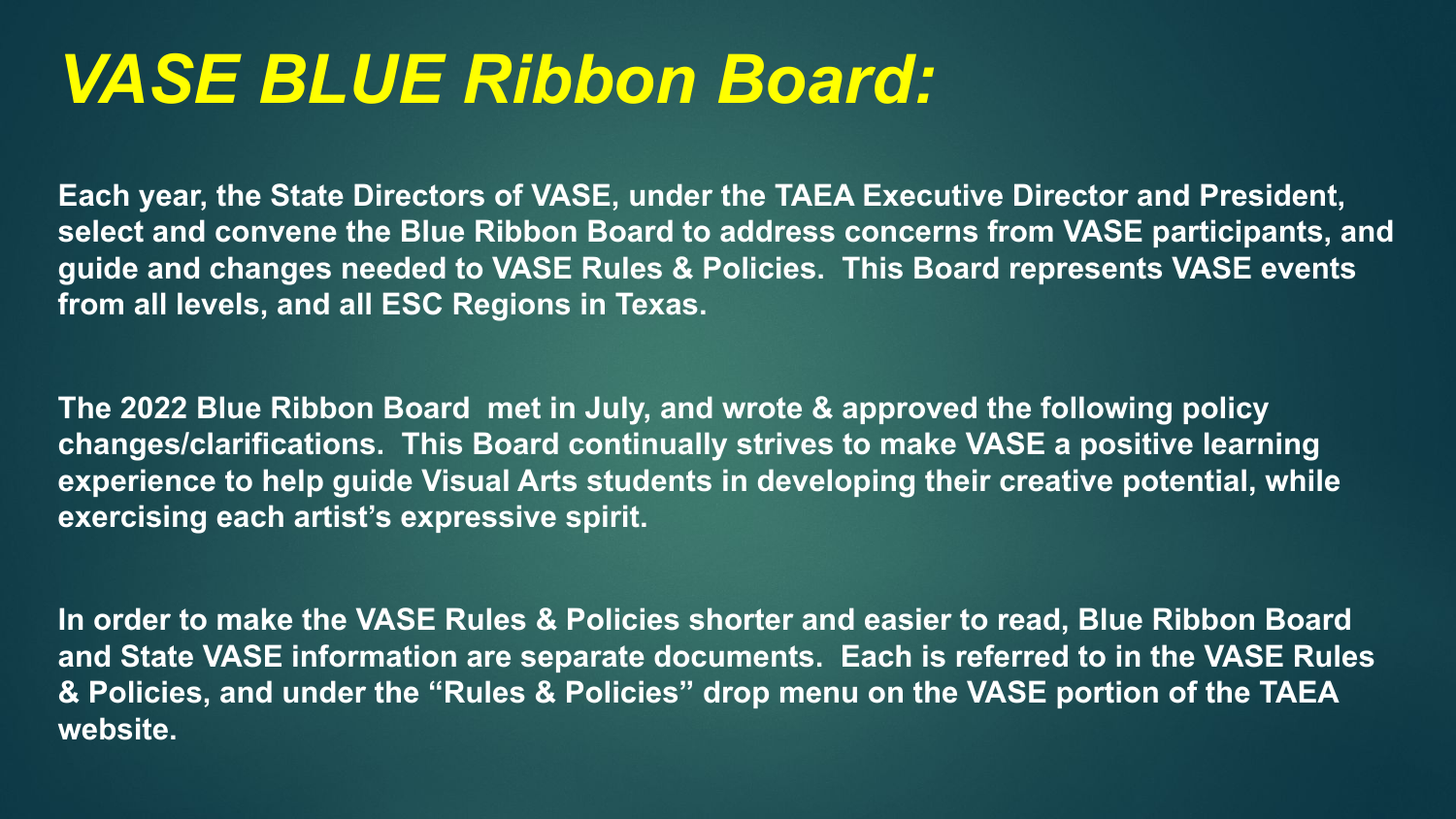*There are no major Rules or Policies changes for 2022 with the exception of a section added concerning Juror Ethics.*

*All other slides in this presentation relate to modifications of existing VASE Rules & Policies.*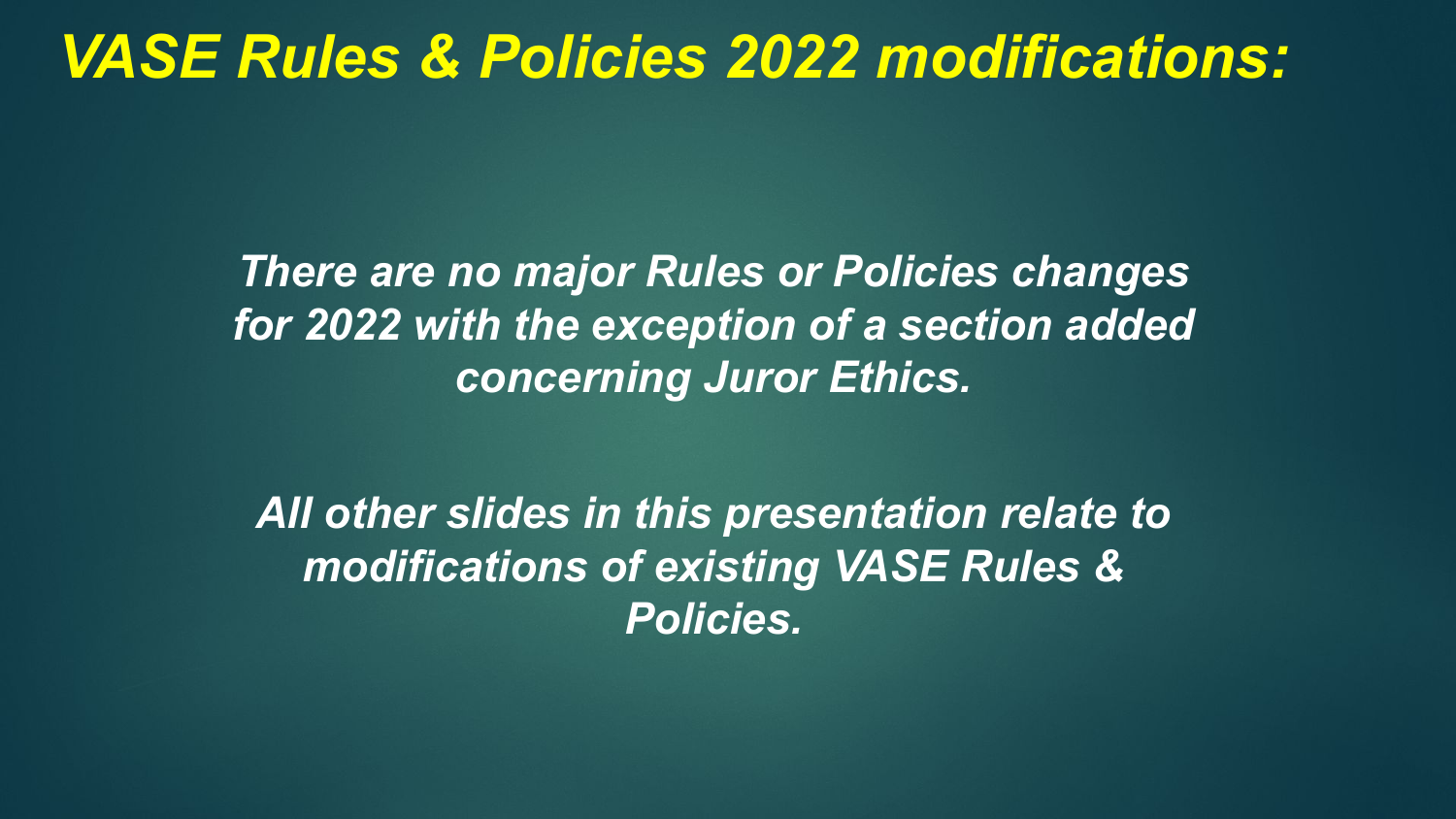#### *Section I.2– Entry Regulations (page 2)*

**A. 1. Originality (a.)**

**i. Using/copying published images is not allowed. This also applies to song lyrics and other published literary works; no non-original/published creative words should be used as either subject or background. Students are encouraged to incorporate their own words in their artwork if they choose. Examples of non-original/published creative words include: song lyrics, poetry, plays, novels.**

#### *Spirit of the modification:*

*The modifications here help to spell out what type of literary works should not be copied into VASE entries, even as a collage material or ground for other media. We should not allow creative writing by another artist to be used; encourage students to use their own creative words.*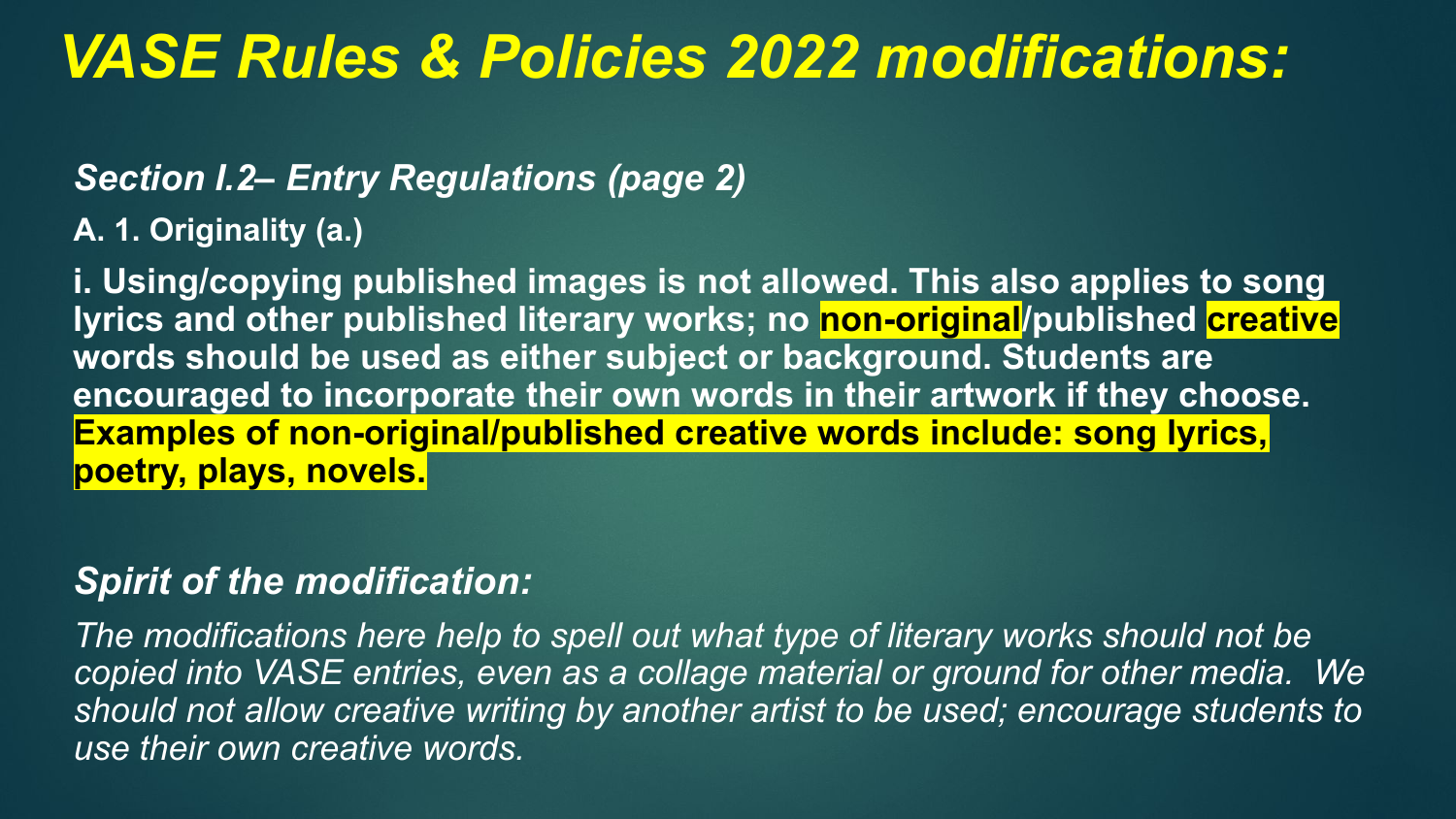#### *Section I.2– Entry Regulations (page 2)*

**A. 1. Originality (a.)**

**ii. Published material such as newspaper & magazine pages may be used ONLY as a textural ground or as collage material. Regarding ground/collage material containing non-original images; such imagery may NOT be used in its entirety. ALL non-original images contained within ground/collage material MUST be re-purposed and/or manipulated well beyond their original form/composition. Examples of non-original/copyrighted images include: comics, licensed characters, artist-rendered illustrations, anatomical illustrations.**

#### *Spirit of the modification:*

*The main emphasis of this modification is that when using newspaper or magazine pages as*  collage material or ground for other media, students must take care to NOT use imagery that *is not original, specifically copyrighted and trademarked images belonging to other artists. Comic strips are not allowed, since they are copyrighted property of another artist, and quite often trademarked as well.*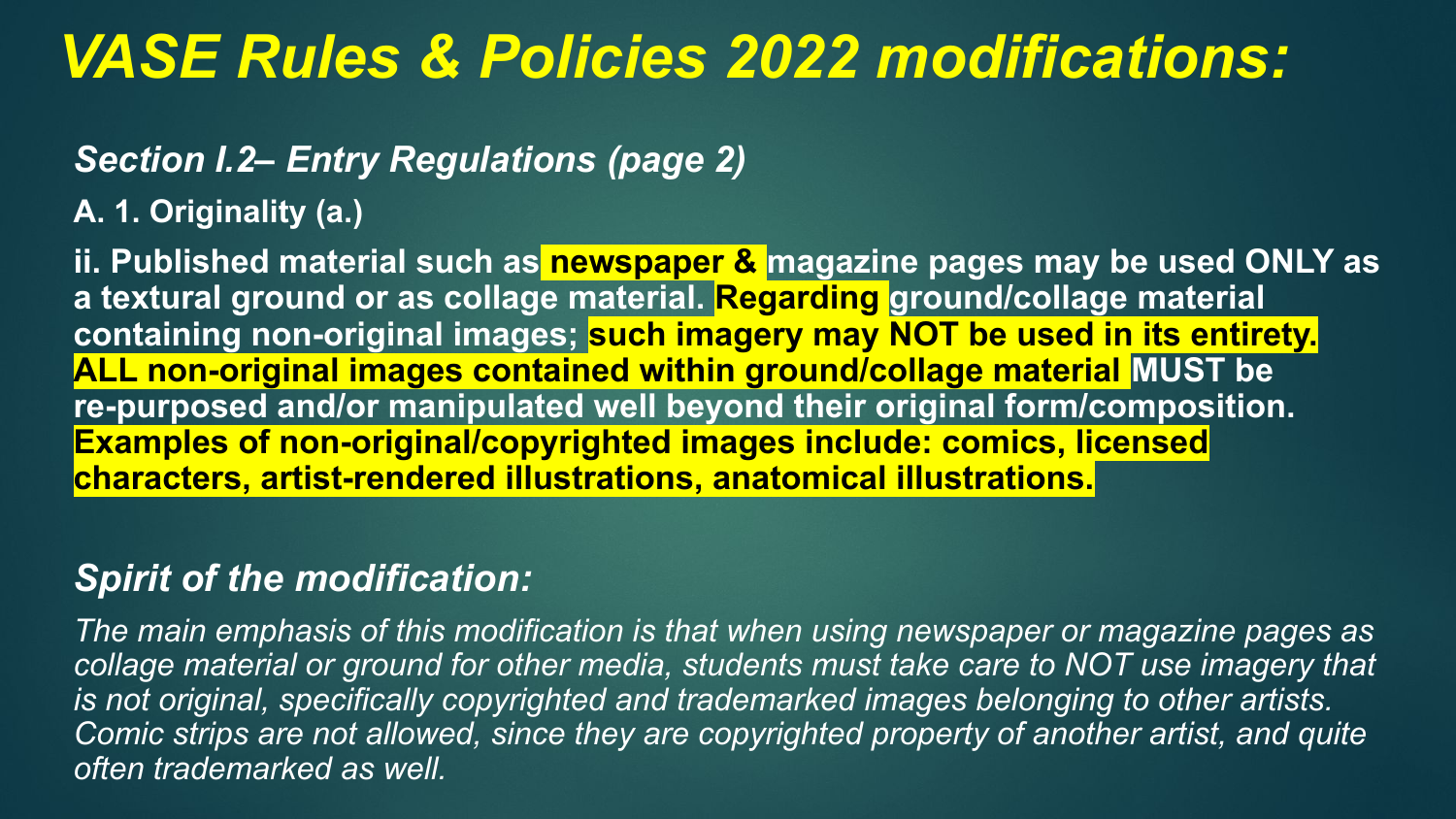### *Section I.2– Entry Regulations (page 2)*

#### **A. 1. Originality (c.)**

**(c) All artwork must have the Reference PDF attached to the back of the artwork (or in the case of 3D artwork, must be included with the attached Online Student Intent and Artwork Identification Form). Each page of the Reference PDF can contain up to FOUR images.**

### *Spirit of the modification:*

*This section and others relating to attached references have been edited to refer to the Reference PDF that was implemented as a means of collecting artwork references into one uploadable document during 2021's online VASE events. VASE is keeping the uploaded Reference PDf as a way to collect reference images, notes, and other*  information that students would like to communicate, but cannot, on the Online Intent *Form.*

*Other sections of VASE Rules & Policies relating to reference images are highlighted as well to incorporate the new Reference PDF that must be attached to all artwork, and uploaded into VASE entries. Edits also include the addition of "Online" to "Intent Form".*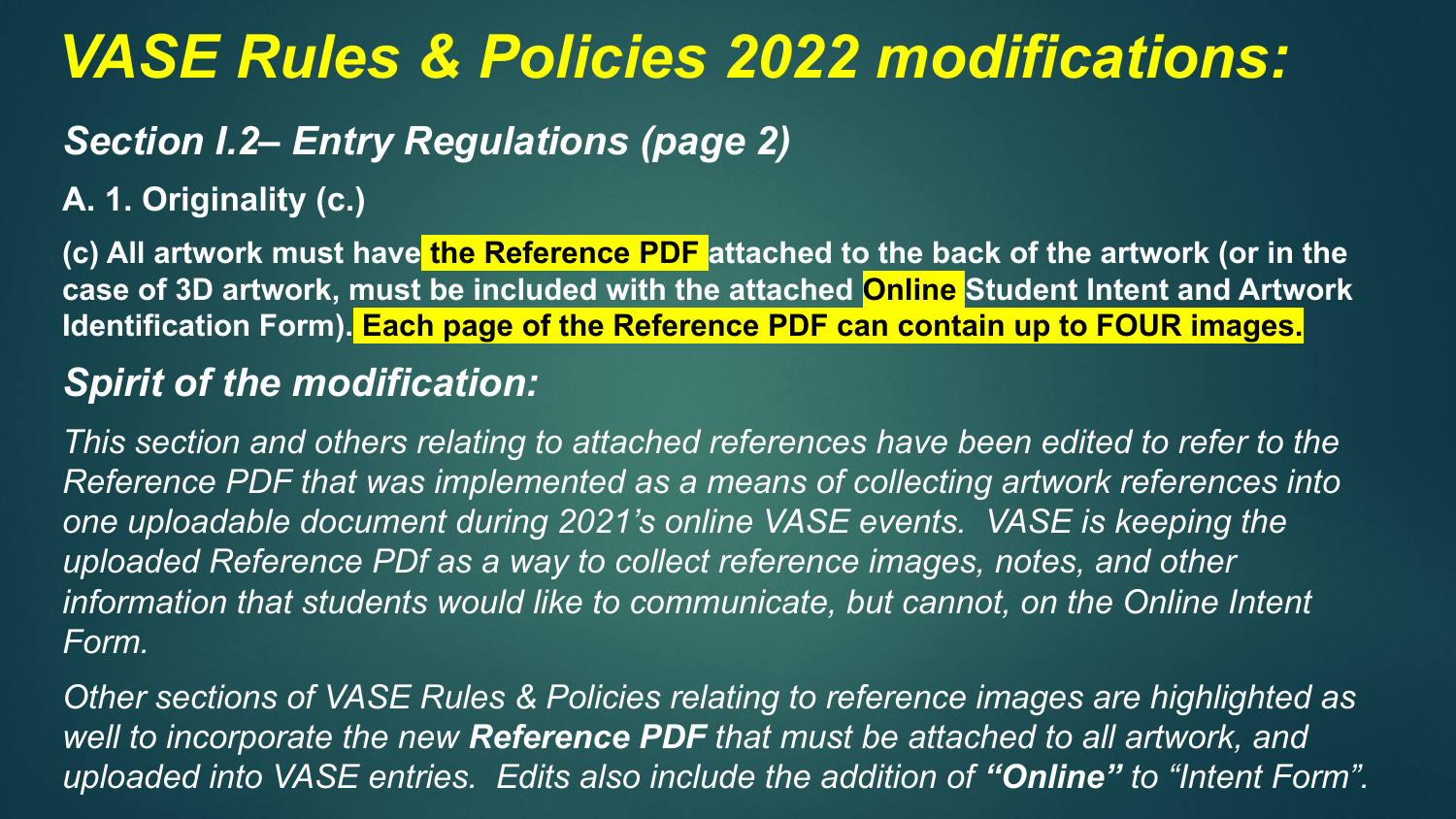*Section I.2– Entry Regulations (page 3)*

**(3) Inappropriate/Offensive Works of Art:** 

**ii. Artworks that include any image or language that is recognized as negative toward any race, ethnicity, culture, or gender.**

### *Spirit of the addition to this rule:*

Added to the list of prohibited topics under "Inappropriate and/or Offensive Works of Art" is an item that addresses Hate Speech and Imagery (including icons and symbols). **TAEA and VASE do NOT encourage images that demonstrate any kind of bigotry or hatred directed toward those who are different from ourselves as artists, and choose not to let VASE artwork be a platform for any type of Hate Speech or Imagery.**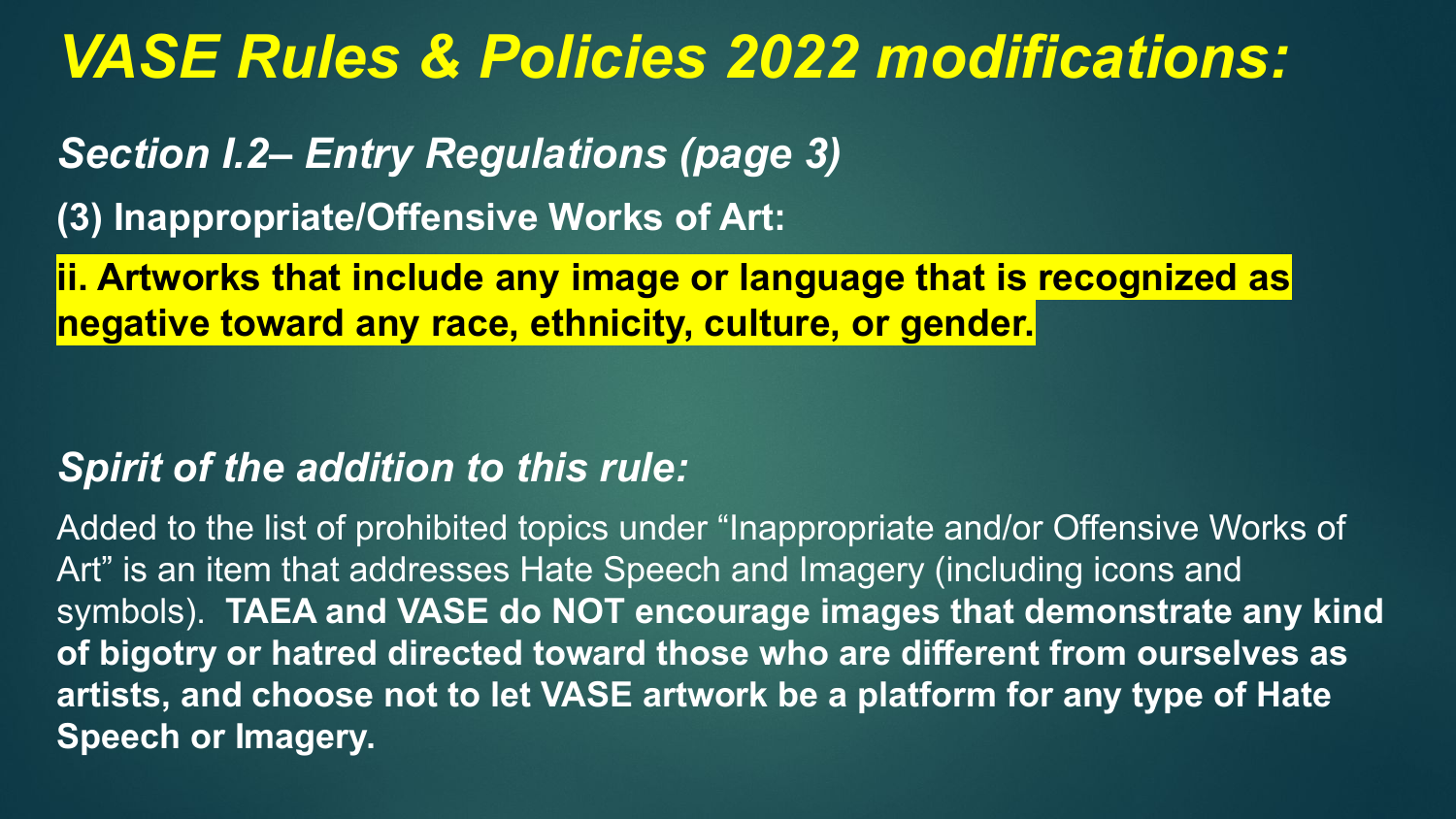### *Section I.2– Entry Regulations (pages 3-4)*

**(4) Specifications of Two-dimensional Artwork (including Digital):**

**(t) DVD or external portable storage device for animation/motion graphics must be put in a bubble padded, 9 x 12 envelope with a copy of the Online Intent Form (top ID portion only) and a still image printed and attached to the front of the envelope. In addition, the media file must be uploaded onto an online platform (ex: YouTube channel), and that URL copied & pasted into the Online Intent Form.**

### *Spirit of the modification:*

This modification states the addition of the requirement for animation/motion graphics to have video files uploaded onto a safe, online platform such as YouTube, and the URL copied/pasted into a space on the Online Intent Form. This will be repeated for rules covering other media that includes the option of adding a video file to show movement.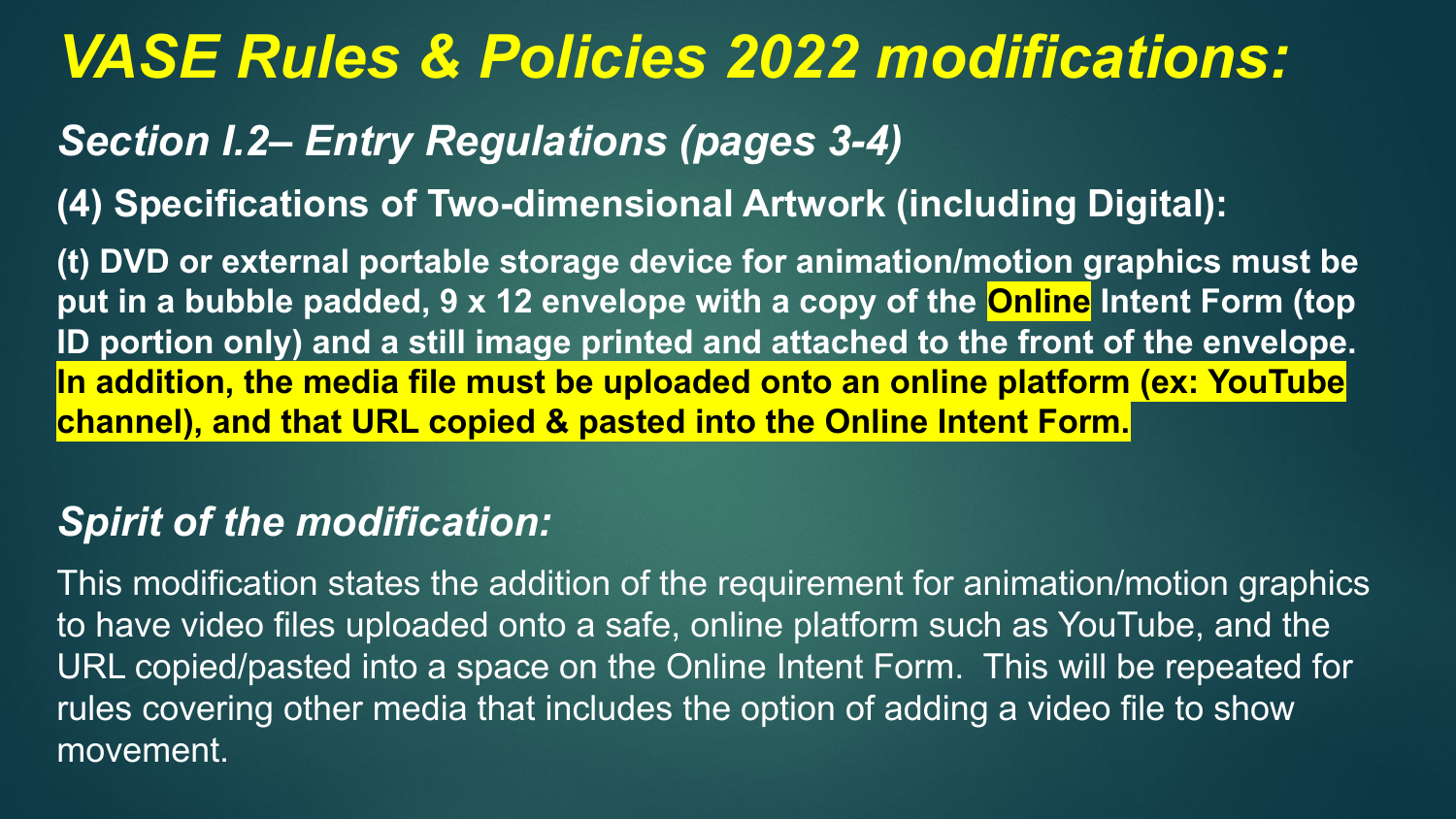#### *Section II: Policy, Procedures and Code of Ethics (page 6)*

**(2) Online Student Intent and Artwork Identification Form:**

**(c) Students should complete an Online Intent Form for each artwork entered before the posted Data Upload & Certification Deadline, answering the questions asked in complete sentences and in their own words. Jurors will use this written information to develop questions and evaluations during the interview. Students must use only the space provided online; no additional sheets can be attached. Each response MUST contain at least 40 words (exception: "What Media did you use?" question must contain at least 10 words). Students must NOT repeat phrases or sentences to reach this minimum.**

#### *Spirit of the modification:*

The section addressing the *Online Intent Form* includes references to the *Data Upload & Certification Deadline (2 days before the event)* where all *FOUR parts of the entry* must be uploaded, and the teacher must *certify the entry*, in order for the entry to be adjudicated. *This item includes the word minimum for most parts (40).* This measure is intended to prompt teachers to help students learn to elaborate in their writing, and explain their creative thought processes more eloquently.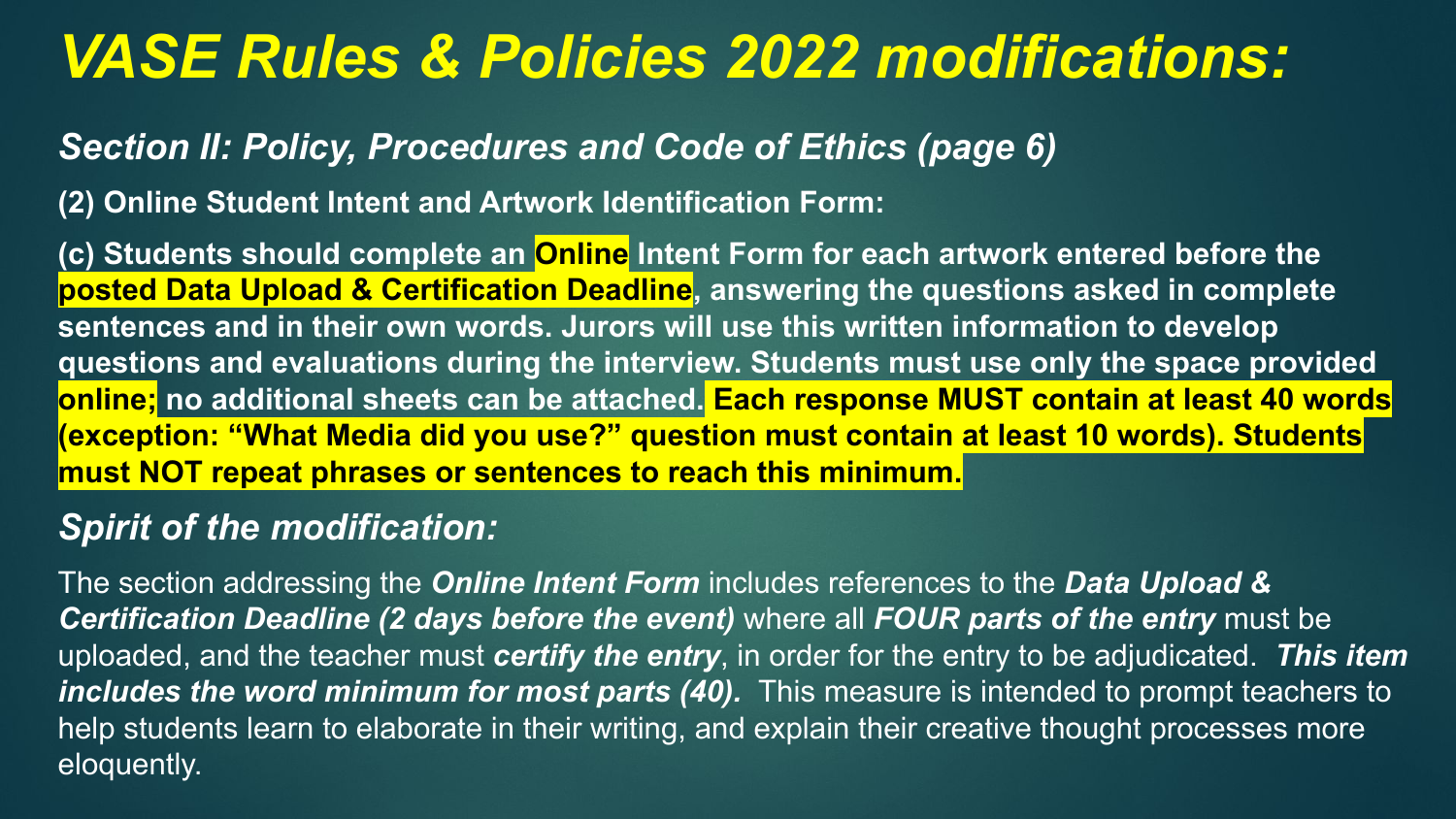#### *Section II: Policy, Procedures and Code of Ethics (page 6)*

**(2) Online Student Intent and Artwork Identification Form:**

**(d) Each 2-D artwork entered must have an official Online Intent Form (printed from Dashboard)** and the Reference PDF securely attached to the center back of the artwork.

**(e) Each 3-D artwork must have an official Online Intent Form (printed from Dashboard) and the Reference PDF glued or stapled to a stiff board and tied to the artwork with string or wire.**

#### *Spirit of the modification:*

These two items spell out the forms needed to identify artwork and help with Qualifications and Adjudication. Both the **Online Intent Form** and the **Reference PDF** will need to be printed and attached to all artwork, just like the old Intent Form, printed & filled out by hand, and the collected artwork references, were attached before. These printouts should be more readable for Qualifiers and Jurors, and the Reference PDF should more concisely attach to artwork, with all elements contained in a one or two page printout.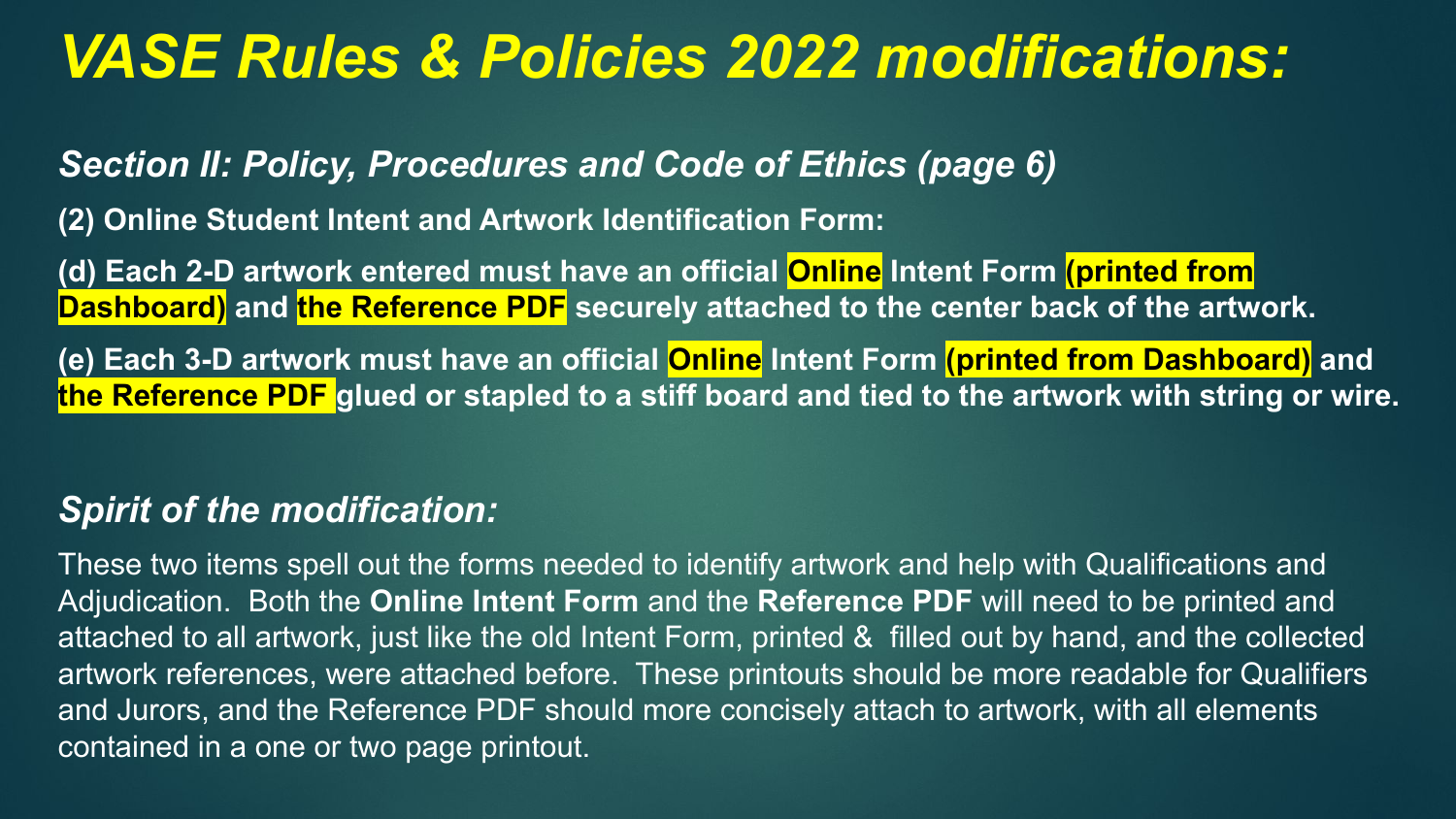### *Section II: Policy, Procedures and Code of Ethics (page 7)*

**(4) Student Agreement and Artwork Release Form: Each teacher must upload a signed Student Agreement and Artwork Release Form. A student who is not 18 by the time of the event must have a parent signature. Release form uploads are due by the Data Upload & Certification Deadline.**

#### *Spirit of the modification:*

This item states the way that *Student Agreement and Artwork Release Forms* will be collected now that *all FOUR parts of the entry will be uploaded*. Teachers will be printing forms, sending them home for signatures, then upon their return, scanning or photographing them and uploading that image into the student's entry, using the *Teacher Dashboard*. The *Data Upload & Certification Deadline* is on Thursday, two days before the Regional Event.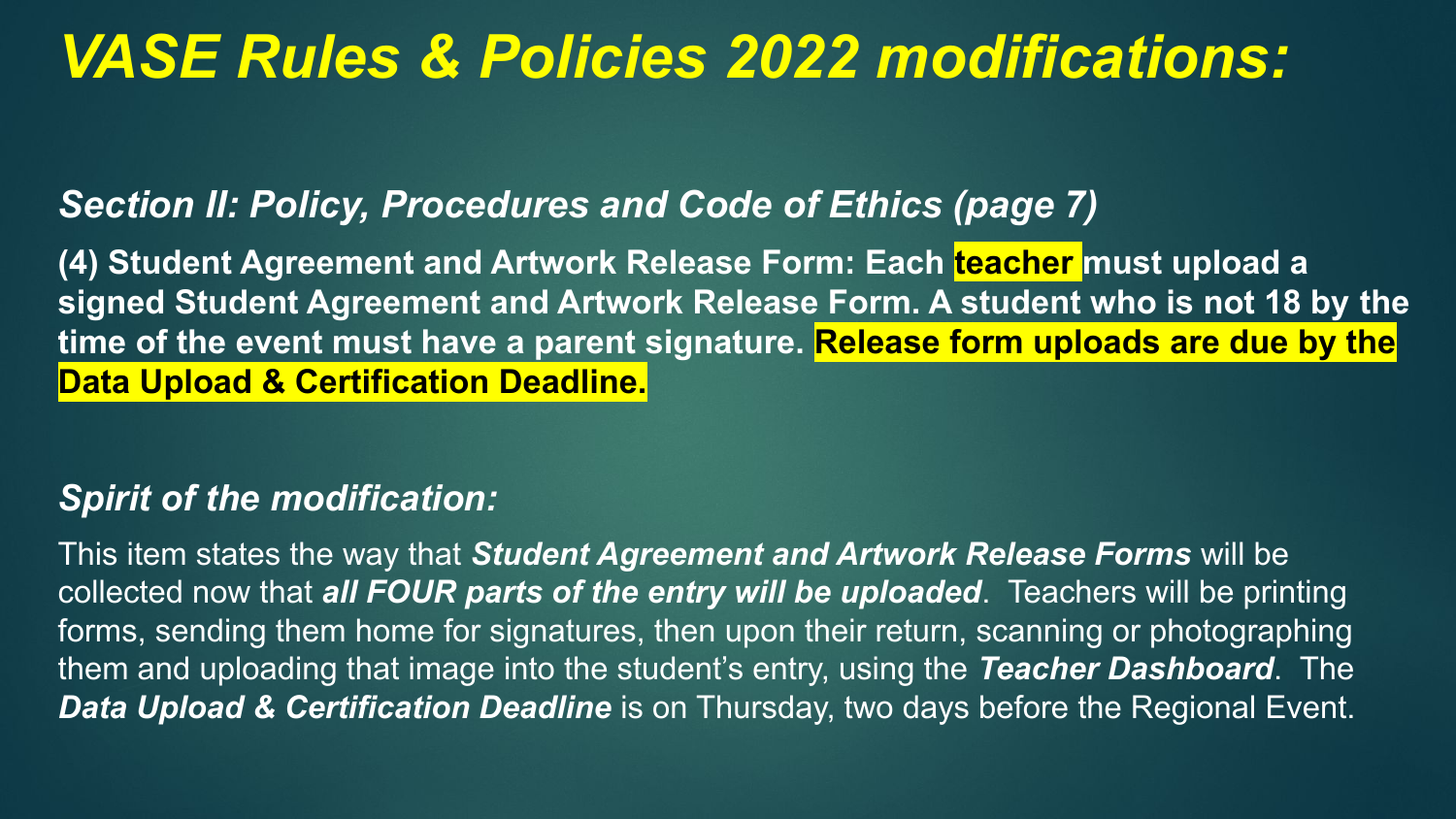*Section II: Policy, Procedures and Code of Ethics (pages 7-8)*

*The following slides contain the addition of a complete Juror Code of Ethics. If you are a VASE Juror as well as a VASE teacher, please read this section carefully. Jurors will receive complete information from our State Jury Foreman.*

**(3) Jurors (adjudicators): A VASE Juror (adjudicator) is a visual arts advocate who has a history of working within visual arts as a working artist, art educator, museum/gallery professional or art related vendor that possesses training, experience and/or a degree that enables them to apply ethically and impartially VASE standards to the adjudication process.** 

**(a) In order to serve as a VASE Juror for TEAM, Junior VASE or VASE, certification training must be completed successfully and maintained according to the program's guidelines.**

**(b) Beginning during VASE 2022, a State VASE juror MUST be an active and currently paid member of TAEA.**

**(c) Jury Foremen at all levels MUST be certified jurors.**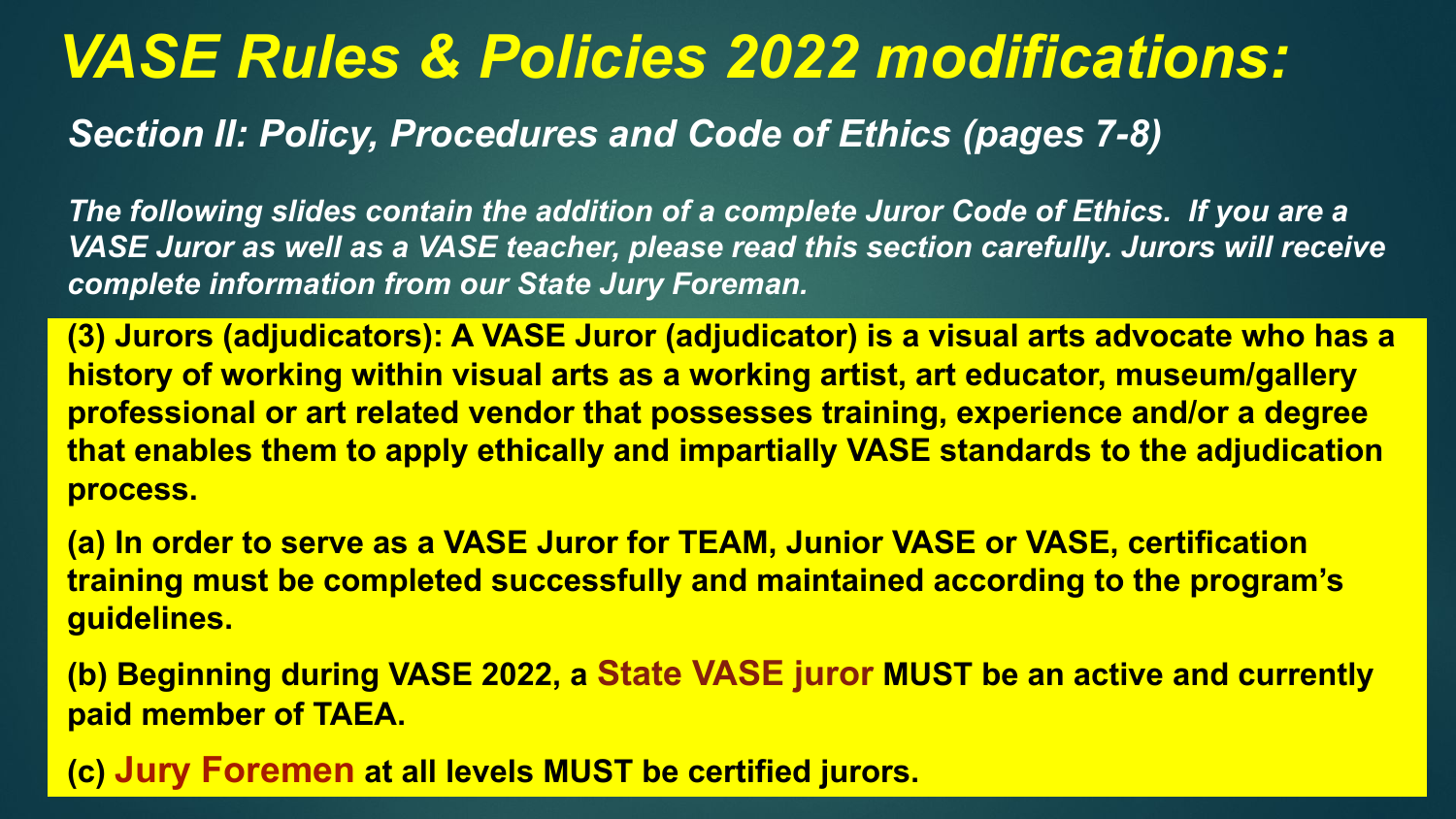*Section II: Policy, Procedures and Code of Ethics (pages 7-8)*

*(***d) Jury Foremen must be TAEA members and certified art educators. They may only serve as a foreman at one event in a region.** 

**(e)** *Juror Ethics:* **Jurors (adjudicators) will observe the policy and ethic codes of TAEA and VASE and uphold the VASE Juror Code of Ethics & Professional Standards. Jurors should maintain confidentiality both during the adjudication process and after the VASE Event.** 

**(f)** *SEL Note:* **During the interview process, jurors may not comment (written or verbal), address or insinuate judgement about a student's wellness or mental health to the student. If a juror has safety concerns regarding a student's wellness or mental health, they must not address the concern to the student, but will communicate directly with the juror foreman/regional director who will communicate with that student's VASE sponsor.**